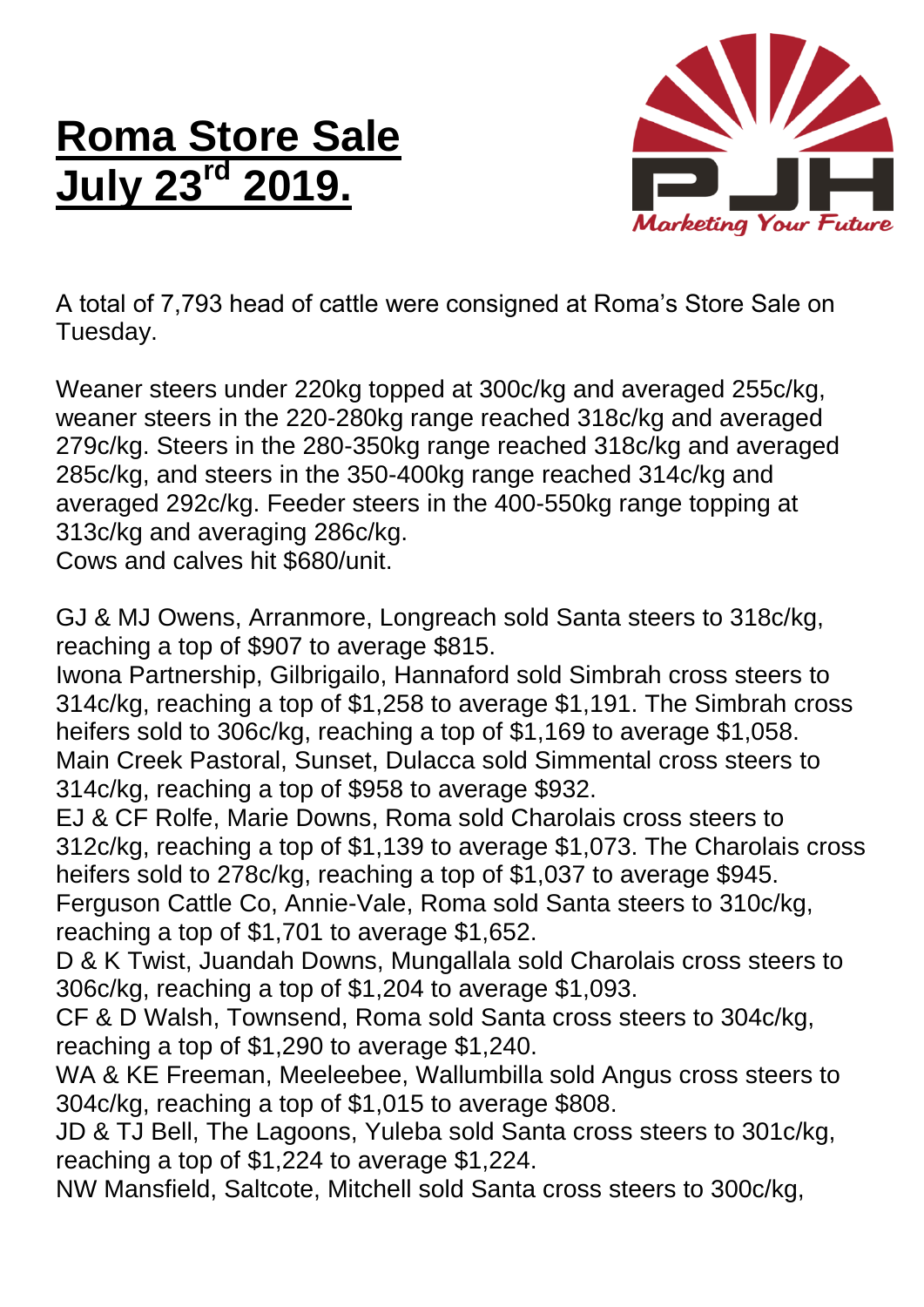reaching a top of \$1,268 to average \$709.

RW & KE Thorne, Holmleigh, Mitchell sold Santa cross steers to 298c/kg, reaching a top of \$1,653 to average \$845. The Santa cross heifers sold to 254c/kg, reaching a top of \$725 to average \$642.

Highland Cattle Co, Colroy, Injune sold Angus cross steers to 297c/kg, reaching a top of \$817 to average \$637.

CA Crozier & TF Rule, Tyrone, Charleville sold Brahman cross steers to 294/kg, reaching a top of \$1,140 to average \$1,140.

Heifers under 220kg topped at 262c/kg and averaged 213c/kg, while heifers in the 220 – 280kg range topped at 264c/kg and averaged 234c/kg. Heifers in the 280-350kg range topped at 306c/kg, averaging 242c/kg. Heifers in the 350-450kg range topped at 306c/kg, averaging 253c/kg.

Sutton Beef, Bundabar, Glenmorgan sold Santa cross heifers to 264c/kg, reaching a top of \$583 to average \$478.

SJ & NE Ward, Taringa, Injune sold Charbray heifers to 260c/kg, reaching a top of \$993 to average \$738.

GJ & CJ Roberts, Oakleigh, Injune sold Charolais cross heifers to 260c/kg, reaching a top of \$912 to average \$912.

MD & WR Redden, Wenmi Farm, Roma sold Santa heifers to 250c/kg, reaching a top of \$1,445 to average \$931.

Cows in the 300-400kg range reached 229c/kg and averaged 159c/kg, while cows in the 400kg-500kg range reached 240c/kg and averaged 196c/kg. Cows over 500kg topped at 252c/kg, averaging 227c/kg.

## *PJH sell 7 th position next week.*

*Please be aware that all cattle being sold must be accompanied by aNational Cattle Health Declaration as well as NVD:*